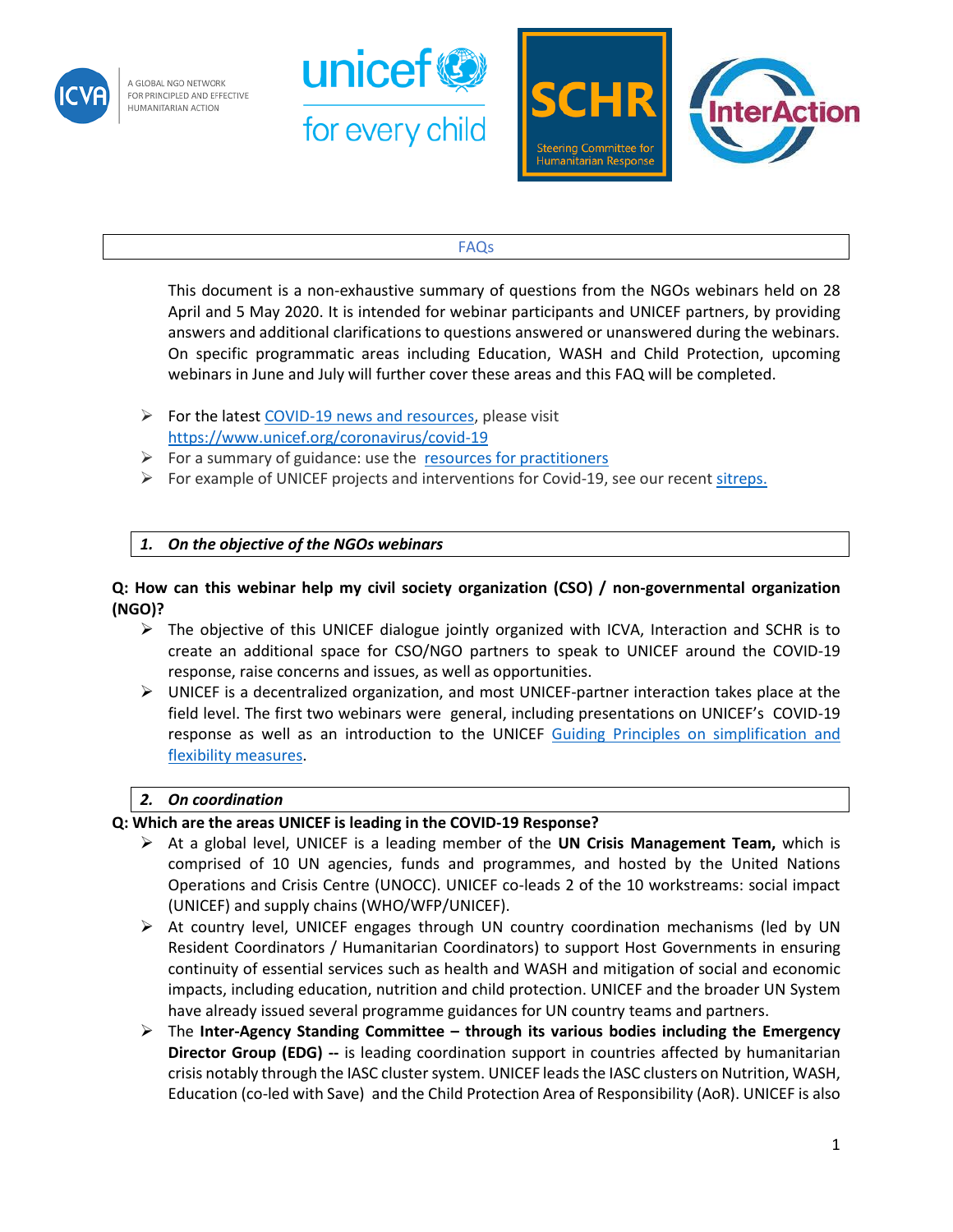a key partner in the Health Cluster and Gender Based Violence Area of Responsibility ensuring that children's needs are represented, planned and accounted for.

 $\triangleright$  The WHO response to COVID-19 is led globally through a global and regional Incident Management Support Team (IMST). UNICEF HQ is a key stakeholder of the IMST structure at global level, with UNICEF staff integrated in the structure and UNICEF Regional Offices are actively coordinating and collaborating with regional WHO IMST. Specifically, UNICEF is co-leading the Risk Communication and Community Engagement (RCCE) pillar, is part of the Supply Chain Interagency Coordination Cell and the IMST strategic partner coordination mechanism. In addition to the core activities of the IMST structure, UNICEF is also represented through its technical experts in the WHO experts' groups on developing technical guidance for Case Management, Infection Prevention and Control, in the area of work related Research and Development for Vaccine and Social science as well as Case Management and Infection Prevention and Control, and is actively engaging and coordinating for regional and country support as well as strategic planning and financing.

# *3. On access for humanitarian organisations*

### **Q: How is UNICEF advocating for humanitarian access for all actors, including NGOs?**

 $\triangleright$  UNICEF is proactively engaged in advocacy and other collaborative efforts to enable humanitarian access for its NGO partners. In the context of COVID-19, NGO partners are challenged by both preexisting and new access constraints. Examples include movement restrictions across borders and within countries for staff and supplies; insecurity and violence; interference in activities; lack of equipment to enable frontline workers to operate in the face of heightened health risks; a lack of minimal health support elements and medivac capacity to care for staff etc., To address these constraints, and in light of the global pandemic, UNICEF is advocating with governments and donors and, directly and through interagency mechanisms, to ease new constraints and bureaucratic impediments and to ensure facilitation of free movement through fast-tracked systems when necessary. More operationally, UNICEF is building its capacities to enable partners to achieve humanitarian access, supporting WFP in its provision of air bridges and a coordinated supply chain for workers and supplies UNICEF Country Offices are working with NGO partners to mitigate some of the pandemic operational challenges.

## *4. Programming*

#### *On UNICEF Guiding Principles on simplification and flexibility measures*

#### **Q: Where can I access UNICEF's Emergency Procedures for Coronavirus?**

- $\triangleright$  UNICEF guidance on work during COVID-19 can be found on the UNICEF website: [https://www.unicef.org/documents/unicef-and-civil-society-organizations-covid-19-guiding](https://www.unicef.org/documents/unicef-and-civil-society-organizations-covid-19-guiding-principles)[principles](https://www.unicef.org/documents/unicef-and-civil-society-organizations-covid-19-guiding-principles)
- $\triangleright$  The same guidance can be found in th[e UN Partner Portal Resource Library.](https://unpartnerportalcso.zendesk.com/hc/en-us/articles/360004492893-Additional-Resource-Documents)

## **Q: Can UNICEF elaborate on how it understands ways to strengthen support to national/local NGO partners on overheads, and to address the pre-financing requirements which can obstruct some national/local NGOs from being able to partner with ?**

 $\triangleright$  UNICEF recognizes "effective and efficient programme management costs" as a standard component of all Programme Documents. Such costs include in-country management and support staff; operational costs; and planning, monitoring, evaluation and communication costs.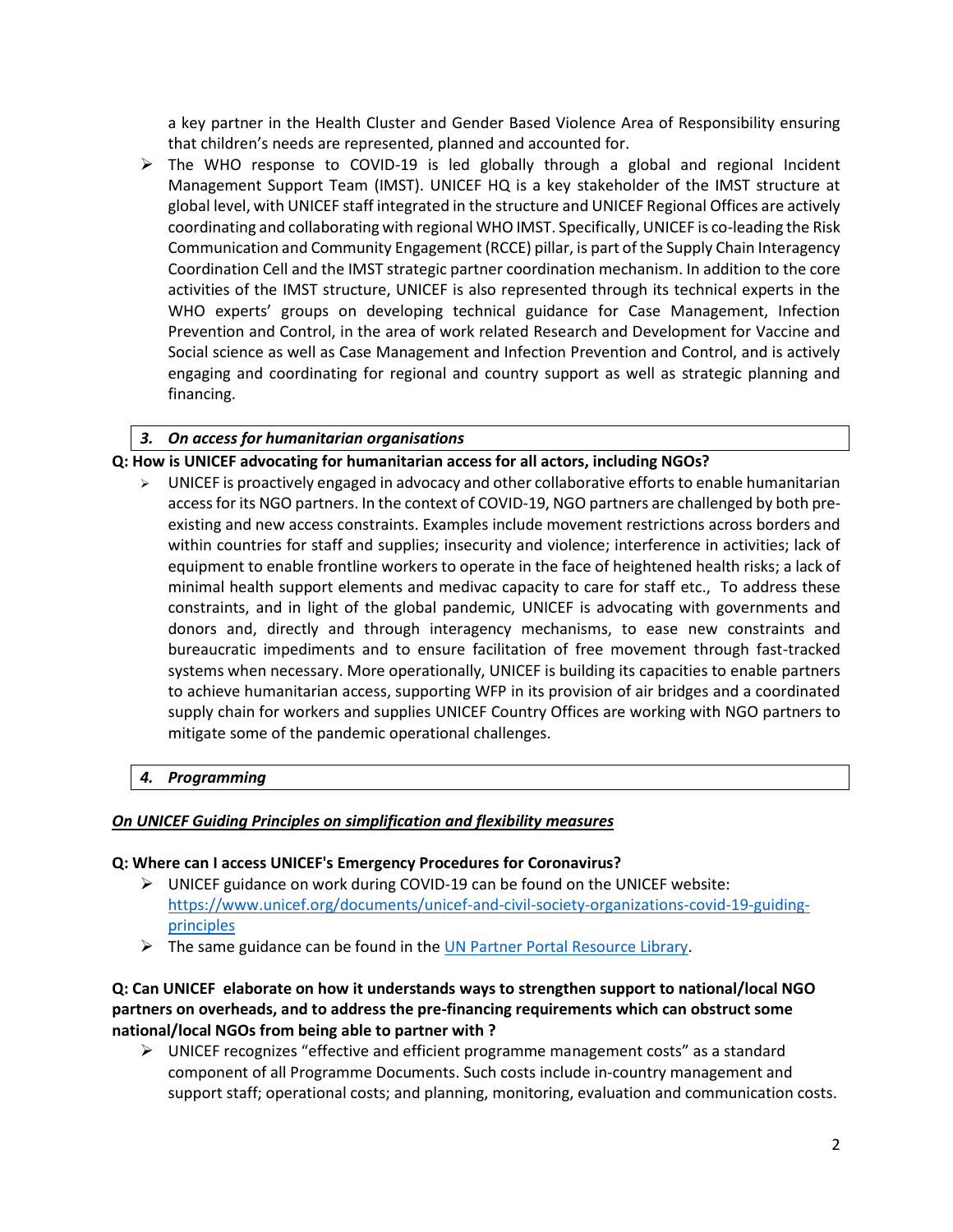For the COVID response, UNICEF offices and partners may agree to a flat, locally appropriate per cent (e.g. 10%, 12%, 15%, etc.) for such programme management costs.

 $\triangleright$  UNICEF has three cash transfer modalities, one of which is cash advance ("direct cash transfer" or "DCT"), in which funds are transferred prior to programme implementation for the quarter. As UNICEF requires that funds transferred to partners are linked to a signed partnership agreement, we have issued guidance to offices and partners to expedite the development and finalization of agreements to allow the swift transfer of funds to partners.

# **Q: How does the new arrangement allow partners to seek support to respond to local context specific challenges and solutions that are related but outside the scope of the respective PCAs?**

 $\triangleright$  During the partnership development phase, UNICEF and partners work together to jointly identify programme needs, design programme activities and strategies, and determine intended results. Addressing local context-specific challenges and solutions is at the heart of—not outside the scope of—partnership development. During the programme implementation period, either UNICEF or partners may identify a need for "reprogramming" as the context evolves. Smaller changes (e.g. <20% change at the activity level) do not require additional discussion or agreement, but larger changes proposed should be discussed and agreed between the partner and UNICEF, to allow for overall coordination and coverage across the portfolio of UNICEFsupported programmes.

### **Q: Can you clarify where existing partnership processes will be used, vs. where the new processes for COVID-19 response should be used? ?**

 $\triangleright$  The UNICEF simplifications and flexibilities are summarized [here.](https://www.unicef.org/media/67516/file/Partnership-Management-Between-UNICEF-and-Civil-Society-Organizations.pdf) In some cases, new flexibilities (e.g. postponement of non-critical assurance requirements and allowance of remote modalities) have been introduced. In other cases, existing flexibilities (e.g. activation of contingency Programme Documents) are being activated. While the COVID pandemic is unprecedented in many ways, UNICEF and partners do have a successful history of jointly responding to previous emergencies, including through reliance on some tested and proven partnership processes.

# **Q: Does UNICEF have a shareable overview of which countries it will be allocating funding for Covid-19 response to and details of which of these could go towards NGOs ?**

- ➢ UNICEF works with Host Governments in 128 Country Offices around the world. To date, nearly all requesting Country Offices have been allocated funding for COVID-19, underscoring the global nature of the pandemic.
- $\triangleright$  UNICEF is a decentralized organization, in whic[h Country Programme Documents](https://www.unicef.org/about/execboard/index_46487.html) are developed and signed between the UNICEF Country Office and the Host Government. In addition, UNICEF has launched a global appeal for \$ 1.6 bn for its response to Covid-19. This appeal can be found here:<https://www.unicef.org/appeals/covid-2019.html>
- ➢ In many countries, and as part of Covid-19 response, civil society engagement and mobilization has been identified as a key strategy for the promotion of child rights and delivery of services and programmes. CSOs can continue to monitor the [UN Partner Portal](http://www.unpartnerportal.org/) for partnership opportunities and engage proactively with UNICEF Country Offices

## **Q: Please clarify the 20% budget flexibility? What does this mean?**

 $\triangleright$  UNICEF is continuing to allow 20% flexibility at the activity level with no additional documentation or approval. Programmes being implemented by UNICEF and partners should be relevant and responsive to the needs of communities, so more extensive reprogramming is allowed and encouraged as/when the programming context evolves. However, such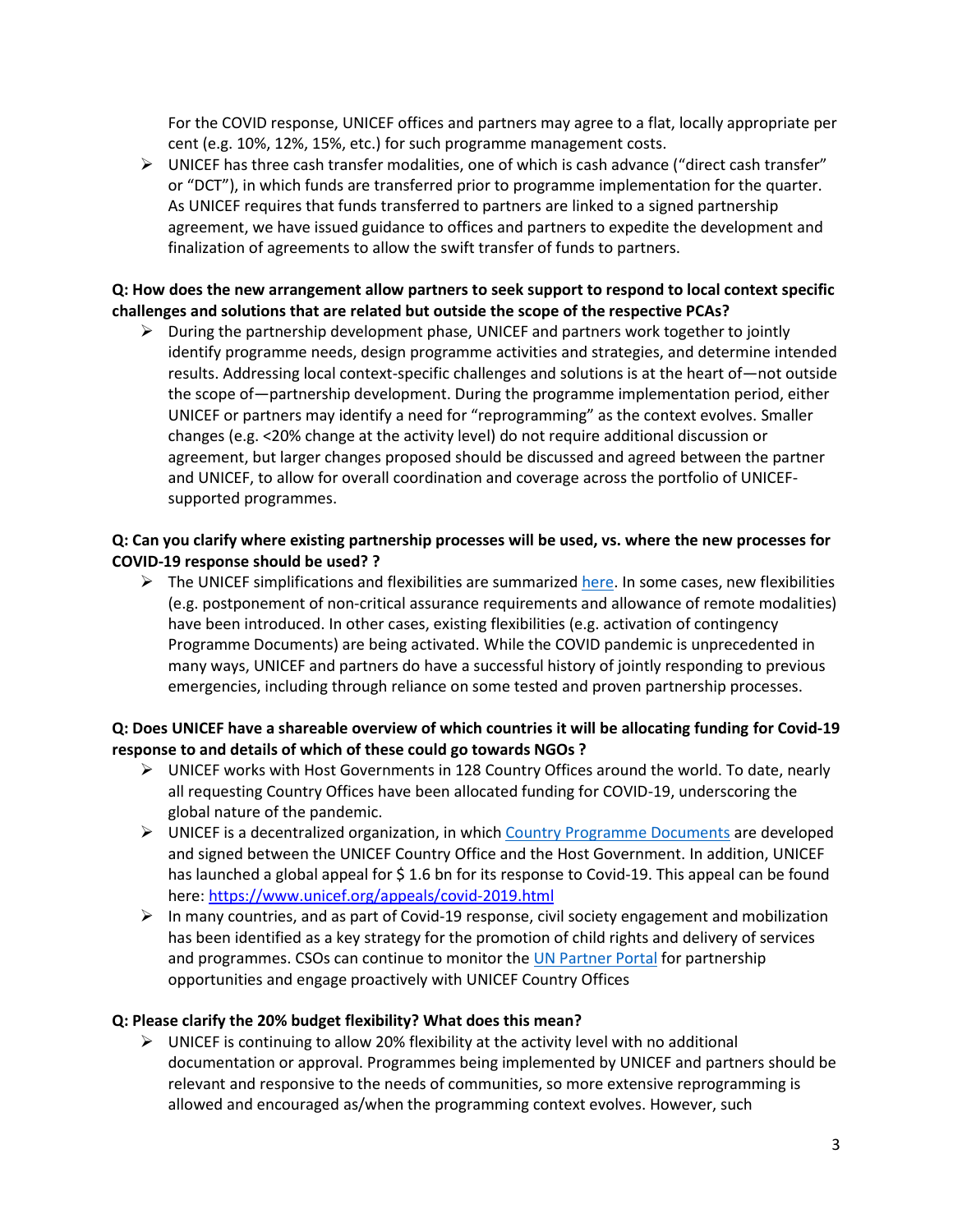reprogramming undergoes a lightened UNICEF internal review to allow for coordination, ensure geographic coverage, double-check on donor conditionalities, etc.

- **Q: On cost eligibility, does UNICEF confirm the eligibility of Human Resources (HR)costs, when :**
- **• NGO/CSO staff is home working in the country of intervention?**

**• NGO/CSO staff is home working outside of the country of intervention? (for ex: after a medevac or re-localization for personal reasons in this very specific context etc.). If yes, to justify such costs any additional documentation is required (adjusted Timesheet ?) ?**

- $\triangleright$  UNICEF recognizes staff time (and staff costs) as a critical component of programming. If the changes to HR costs that are part of an activity do not result in a >20% activity budget change, then there is no additional approval required. Timesheets etc. may be reviewed during future spot checks.
- $\triangleright$  In general, NGO/CSO staff that have been engaged to support programme implementation are expected to continue to support the achievement of the planned programme results. Where the planned programme results can no longer be achieved, such as due to overall social distancing measures or the physical presence of partner staff, then reprogramming may be required, and staffing strategies can be one part of the overall reprogramming conversation.

**Q:Where we can get the guidance note on remote programmatic visit and spot checks please?.** UNICEF has issued internal guidance to its offices. If UNICEF and a partner jointly agree to a remote spot check because the partnership is for a critical, large-value intervention, then the UNICEF office will share requirements for spot check sampling, digital sharing of support documents, etc.

# **Q: Has UNICEF developed a strategy to integrate COVID 19 prevention measures into regular programs to ensure that these continue at strength rather than having parallel programs implemented?**

- $\triangleright$  The mitigating measures put in place by governments for Covid-19 have affected UNICEF programme delivery. Please find some examples .
	- In Yemen in March whilst schools had already closed, construction activities were ongoing to rehabilitate over 900 affected schools or WASH facilities in schools for over 300,000 students in 20 governorates
	- With the Sahel crisis, education programming continued to reach children with remote learning, such as the radio programming.
	- In DRC, training for teachers (TOT) on Ebola continued despite schools being shut and was also used as an opportunity for COVID-19 training.
	- In addition, much of the work around continuity of education has been with a view to a sustainable approach which can be built into the long-term education system to increase inclusion, address equity and improve learning.
	- Please see this case study from East Timor [here](https://unicef.sharepoint.com/sites/EMOPS-2019nCoV/DocumentLibrary1/Forms/AllItems.aspx?id=%2Fsites%2FEMOPS%2D2019nCoV%2FDocumentLibrary1%2FEducation%20Toolkit%20%2D%20COVID%2D19%2FData%2C%20Evidence%2C%20and%20Best%20Practice%2FCase%20study%20%2D%20Timor%20Leste%20%284%20May%202020%29%2Epdf&parent=%2Fsites%2FEMOPS%2D2019nCoV%2FDocumentLibrary1%2FEducation%20Toolkit%20%2D%20COVID%2D19%2FData%2C%20Evidence%2C%20and%20Best%20Practice), Argentina [here,](https://unicef.sharepoint.com/sites/EMOPS-2019nCoV/DocumentLibrary1/Forms/AllItems.aspx?id=%2Fsites%2FEMOPS%2D2019nCoV%2FDocumentLibrary1%2FEducation%20Toolkit%20%2D%20COVID%2D19%2FData%2C%20Evidence%2C%20and%20Best%20Practice%2FCase%20study%20%2D%20Argentina%20%2811%20May%202020%29%2Epdf&parent=%2Fsites%2FEMOPS%2D2019nCoV%2FDocumentLibrary1%2FEducation%20Toolkit%20%2D%20COVID%2D19%2FData%2C%20Evidence%2C%20and%20Best%20Practice)
- ➢ Much of our **social protection respon**se to COVID builds on our prior and ongoing efforts on shock responsive social protection. For example,
- In Mongolia, UNICEF was working with the government to design and pilot climate linked shock responsive social protection programme. This has been continued and scaled up owing to COVID
- In Sri Lanka, UNICEF was working with the government on strengthening the existing social protection system for making it more responsive to shocks. After COVID, we were able to work with other stakeholders to encourage the government to vertically scale up (provide additional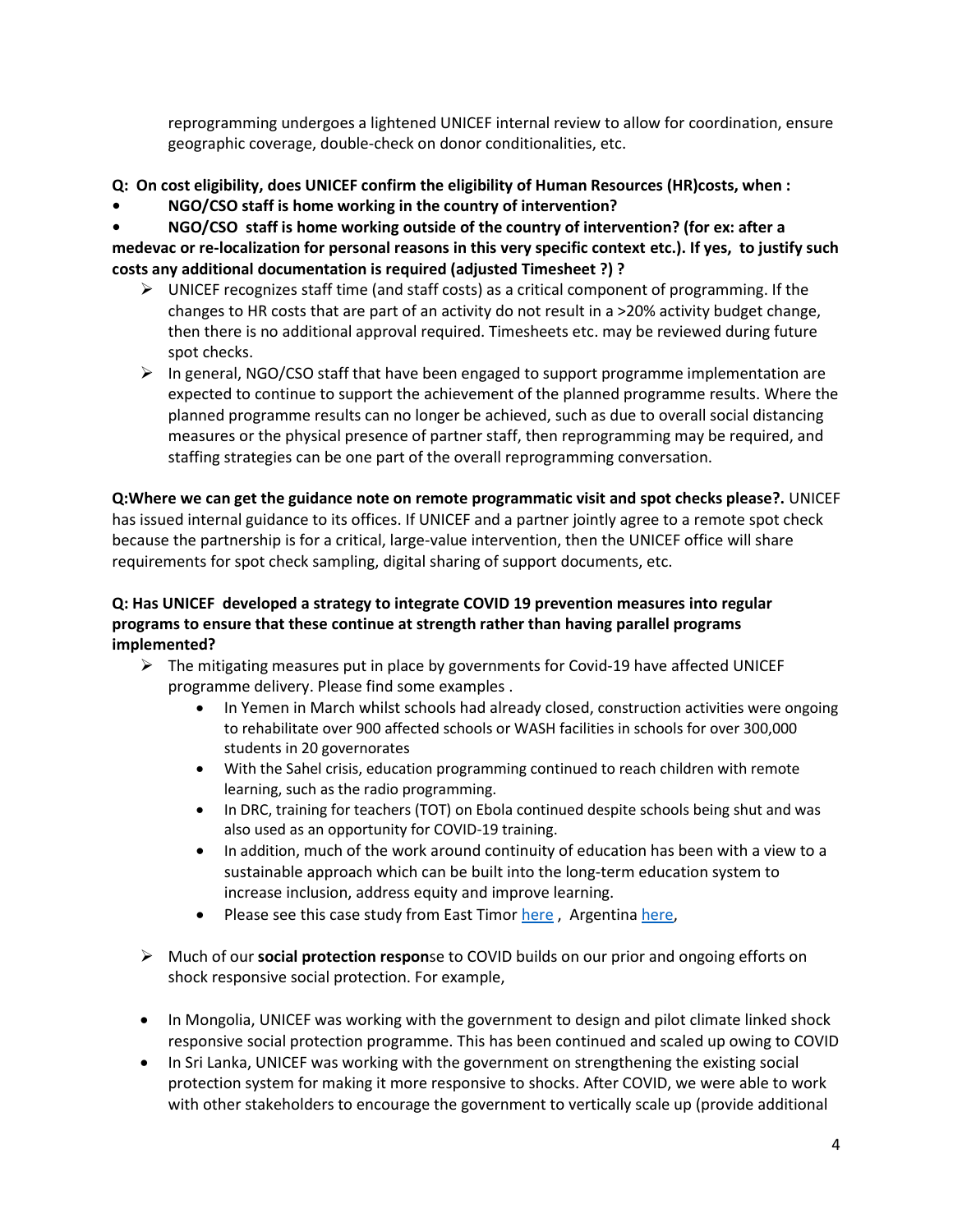top up) the existing social cash transfer programme. Discussions are now on to make this programme more inclusive to ensure that those who do not receive the social cash transfers, are also included in the beneficiary lists

- In Yemen, UNICEF has been working on preserving the national social cash transfer programme. This programme is likely to be expanded vertically (increased benefit value).
- In Madagascar, our efforts on shock responsive social protection has been scaled up to support the government to deliver cash transfers in response to COVID rather than setting up a parallel cash transfer programme.
- There are many examples from other regions, where we are scaling up our current engagement and programming on social protection to support governments to scale up the support to people in response to COVID.
- $\triangleright$  For more examples of UNICEF projects and interventions, see our recen[t sitreps.](https://www.unicef.org/appeals/Novel%20Coronavirus_sitreps.html)

### **Q: How will UNICEF ensure consistent application of flexibility guidance across countries?**

- $\triangleright$  UNICEF introduced additional provisions to respond to the operational context and constraints in the [Guiding Principles on simplification and flexibility measures.](https://www.unicef.org/documents/unicef-and-civil-society-organizations-covid-19-guiding-principles)
- ➢ UNICEF's Executive Director has written to Regional Directors and Country Representatives, urging for their application. At a technical level, UNICEF has promoted the content through a series of webinars attended by over 1,000 staff members globally. UNICEF staff are also attending these webinars and listening to the concerns and issues raised by our partners, in addition to the discussions being held at country and regional level.

#### *On partnership opportunities and procedures and the UN partner portal*

**Q: What would be the mechanism for NGO Partners to solicit/access funding from UNICEF to respond to the needs of most vulnerable children (such as children with disabilities, afghan refugee children, etc.) affected by COVID-19?**

 $\triangleright$  UNICEF offices post new partnership opportunities on the [UN Partner Portal.](http://www.unpartnerportal.org/) CSOs are also encouraged to actively interact with UNICEF Country Office staff and use the UN Partner Portal to [submit unsolicited concept notes](https://unpartnerportalcso.zendesk.com/hc/en-us/articles/360004140953-Submit-Unsolicited-Concept-Note) .

### **Q: We are in a process of registering UN partner Portal and I am bit stuck with profile where I couldn't save what I entered**

 $\triangleright$  At registration, please use the Help function which will direct your query to the helpdesk



## **Q: What is the procedure for new NGO partners regarding to access the COVID- 19 Response funding? Is there any guideline ?**

- ➢ UNICEF offices post new partnership opportunities on the [UN Partner Portal.](http://www.unpartnerportal.org/) CSOs are also encouraged to use the UN Partner Portal to [submit unsolicited concept notes.](https://unpartnerportalcso.zendesk.com/hc/en-us/articles/360004140953-Submit-Unsolicited-Concept-Note)
- ➢ UNICEF issued [Guidance for Civil Society Organizations on Partnership with UNICEF](https://www.unicef.org/about/partnerships/files/Guidance-for-CSOs-on-Partnership-with-UNICEF.pdf) and an [e](https://agora.unicef.org/course/info.php?id=2392)[course](https://agora.unicef.org/course/info.php?id=2392) to help both current and new CSO partners understand UNICEF's partnership processes.

#### **Q: In terms of an implementing partnership, how does it work ?**

 $\triangleright$  Many UN agencies sign "implementing partnership" agreements with entities that have been entrusted with the implementation of programme activities specified in a signed document, along with the assumption of responsibility and accountability for the effective use of resources and the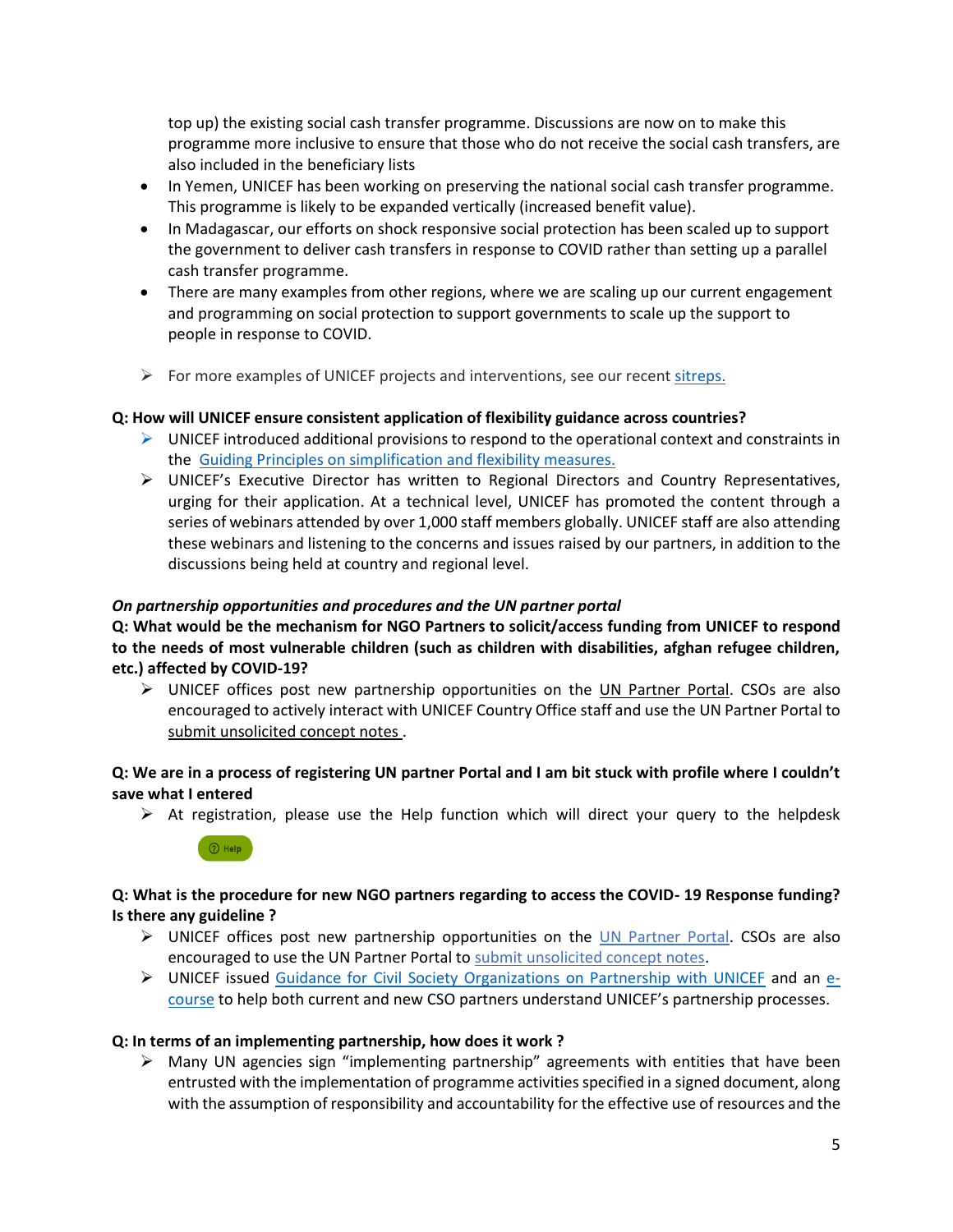delivery of programme results. In UNICEF, implementing partnerships are governed by Programme Cooperation Agreements (PCAs)/Programme Documents (PDs) and Small-Scale Funding Agreements (SSFAs). UNICEF issued [Guidance for Civil Society Organizations on](https://www.unicef.org/about/partnerships/files/Guidance-for-CSOs-on-Partnership-with-UNICEF.pdf)  [Partnership with UNICEF](https://www.unicef.org/about/partnerships/files/Guidance-for-CSOs-on-Partnership-with-UNICEF.pdf) and an [e-course](https://agora.unicef.org/course/info.php?id=2392) to help both current and new CSO partners understand UNICEF's partnership processes.

### **Q: Can any organization submit concept note besides call for proposals in this COVID 19 Situation ?**

➢ UNICEF offices post new partnership opportunities on the [UN Partner Portal.](http://www.unpartnerportal.org/) CSOs are also encouraged to use the UN Partner Portal to [submit unsolicited concept notes.](https://unpartnerportalcso.zendesk.com/hc/en-us/articles/360004140953-Submit-Unsolicited-Concept-Note)

## *On programming and costs*

# **Q: Is there any guidance on the flat rate for programme support cost?**

 $\triangleright$  For the COVID response, UNICEF offices and partners may agree to a flat, locally appropriate per cent (e.g. 10%, 12%, 15%, etc.) for such programme management costs. UNICEF does not impose a flat rate at global level, as what is appropriate in one country context may not be appropriate in another. Also, to the extent possible, UNICEF tries to align its flat rate with that of other UN agencies as determined at the UN Country Team (UNCT) level.

# **Q: It is still unclear how flat rates for management and administrative costs are going to work and at what level they will be agreed.**

- ➢ UNICEF recognizes that partners incur costs to support "Effective and Efficient Programme Management." Such costs may be classified under one of three standard activities, namely: Standard Activity 1: In-country management and support staff prorated to their contribution to the programme (representation, planning, coordination, logistics, administration, finance), Standard Activity 2: Operational costs prorated to their contribution to the programme (office space, equipment, office supplies, maintenance), Standard Activity 3: Planning, monitoring, evaluation and communication, prorated to their contribution to the programme (venue, travels, etc.)
- $\triangleright$  For the COVID response, UNICEF offices and partners may agree to a flat, locally appropriate per cent (e.g. 10%, 12%, 15%, etc.) for programme management costs. UNICEF does not impose a flat rate at global level, as what is appropriate in one country context may not be appropriate in another. Also, to the extent possible, UNICEF tries to align its flat rate with that of other UN agencies as determined at the UN Country Team (UNCT) level.

## **Q: Are the provision for pension and life insurance eligible costs for CSOs?**

 $\triangleright$  Pension and life insurance may be eligible costs if they are part of the standard benefits package offered by the CSO to all employees in line with the CSO's organizational policy or statutory requirements. For example, if individuals employed by the CSO are not offered life insurance coverage as a standard benefit, but staff working specifically on UNICEF-funded projects are offered such a benefit, then it is an ineligible cost. Furthermore, it should be noted that "eligible" costs are not automatically acceptable costs. For example, the UNICEF office may determine that the pension benefit is unreasonable or specifically excluded by a donor agreement, so such a cost, while eligible, may not be accepted as part of programme costs funded by UNICEF. Please discuss the specific case with the UNICEF Country Office.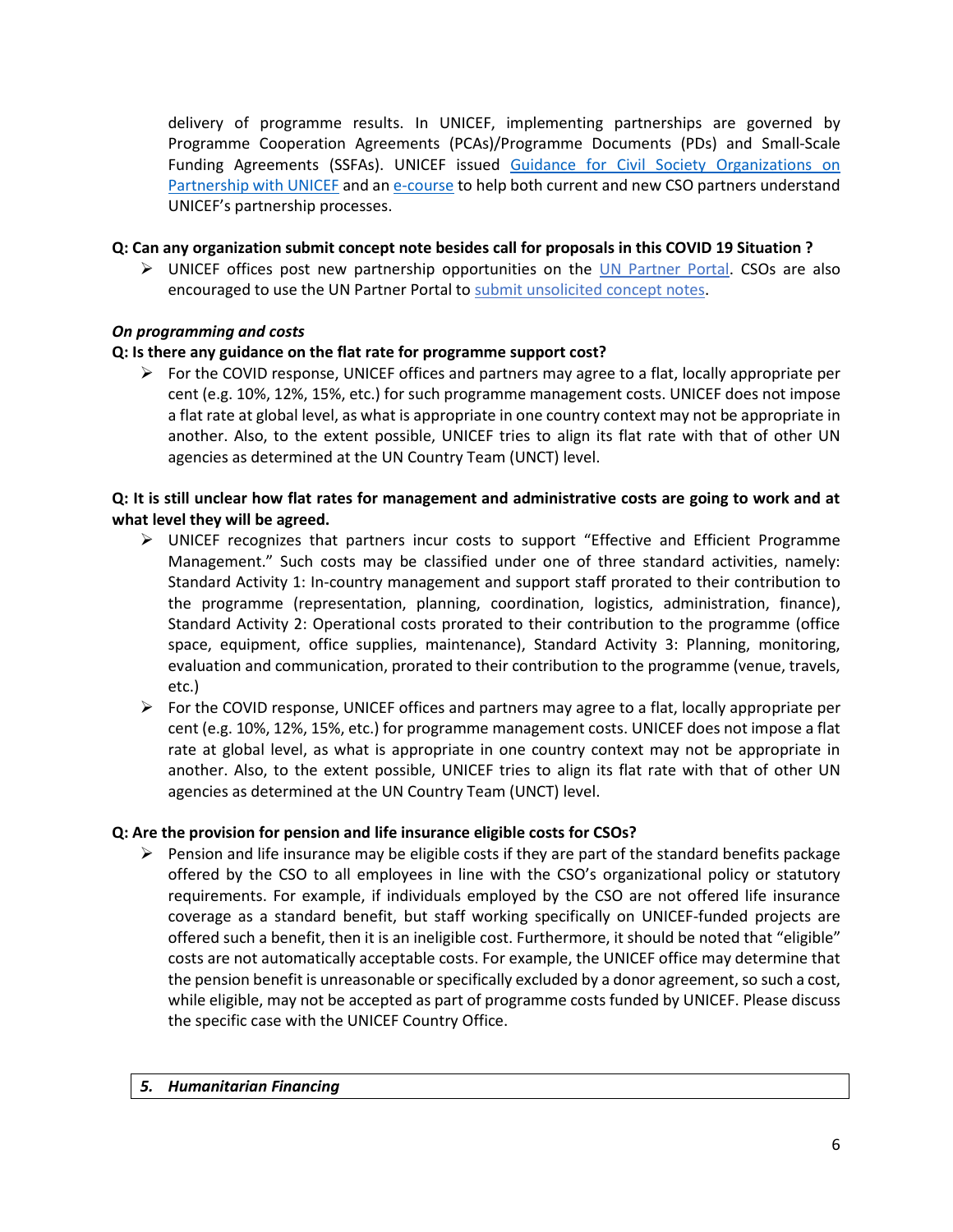## **Q: What financing has UNICEF provided to partners to date? What is the process for getting funds to front line service providers ASAP?**

- ➢ In recent years, UNICEF has transferred \$1 billion of cash/year to CSOs.
- $\triangleright$  In the first 5 months of 2020, UNICEF has transferred \$ 360 million to NGOs, that is more cash to CSOs than any other recent year.
- ➢ UNICEF transfers on average 20 million USD\$ to partners per week, and we recognize the difficulties faced by partners in the COVID-19 response. In the COVID-19 response, UNICEF is also using funds from its appeal to sources vital supplies and commodities that are transferred to health authorities, government partners and civils society organisations.
- ➢

**Q: Can UNICEF track the speed and volume of funding that comes to civil society from the GHRP via UNICEF? (The background being that civil society can only access funding directly from Country Based Pooled Funds, so indirect funding is important too, in terms of accurate tracking)**

- $\triangleright$  Many of the funding pledges reported by donors in the Financial Tracking System (FTS) managed by OCHA, take time before they hit recipient's (in this case UN agencies) bank accounts.
- ➢ For full transparency, UNICEF is reporting on a weekly basis to FTS on contributions received for COVID-19, including the country level allocations made thanks to the flexible funding.
- $\triangleright$  UNICEF is prioritizing the use of new COVID funds to procure PPE and other vital supplies, much of which are intended to be transferred to partners. As we meet timely supply requirements, we expect for offices to direct more of the newly received COVID funds to go to partners (on top of funds that are not explicitly linked to the COVID Appeal that are already being directed to partners for both COVID and non-COVID response).

# **Q: How is UNICEF providing funding for local partners? What flexibility and prioritization from UNICEF will enable local organizations to play a leading role in COVID-19 response?**

- ➢ Partnership with national/local actors—namely government ministries/agencies, national NGOs and community-based organizations—is at the heart of UNICEF's programmes. In recent years, national/local partners have accounted for the majority of UNICEF's partner portfolio in terms of both number of partners, as well as funds transferred. UNICEF expects for this to continue with the COVID response.
- ➢ UNICEF has a high proportion of local and community-based partners. In 2019, by year end, UNICEF had transferred 239 million USD\$ to 855 local and community-based NGOs from its emergency funding resources. Already in 2020, as of beginning of May, UNICEF has transferred over 64 million USD\$ to over 450 local and community-based partners.
- ➢ UNICEF is promoting involvement of local actors in UNICEF-led clusters/sectors coordination mechanisms at national and sub-national level. Cluster/sectors members are supported to ensure that Humanitarian needs overviews (HNO) for covid-19 include views and data from local actors outlining needs from affected population and institutional strengthening needs. Promotion of diversity in cluster / sector membership including non-traditional humanitarian actors like faith leaders, local private sector groups is a priority.
- $\triangleright$  UNICEF supports prioritization of local actors' service delivery in the Humanitarian response plan and cluster/sector strategies accompanying with capacity building strategies such as coaching, secondment.

## *6. WASH*

**Q: Where can we find guidance on COVID- 19 prevention especially on hand washing ?**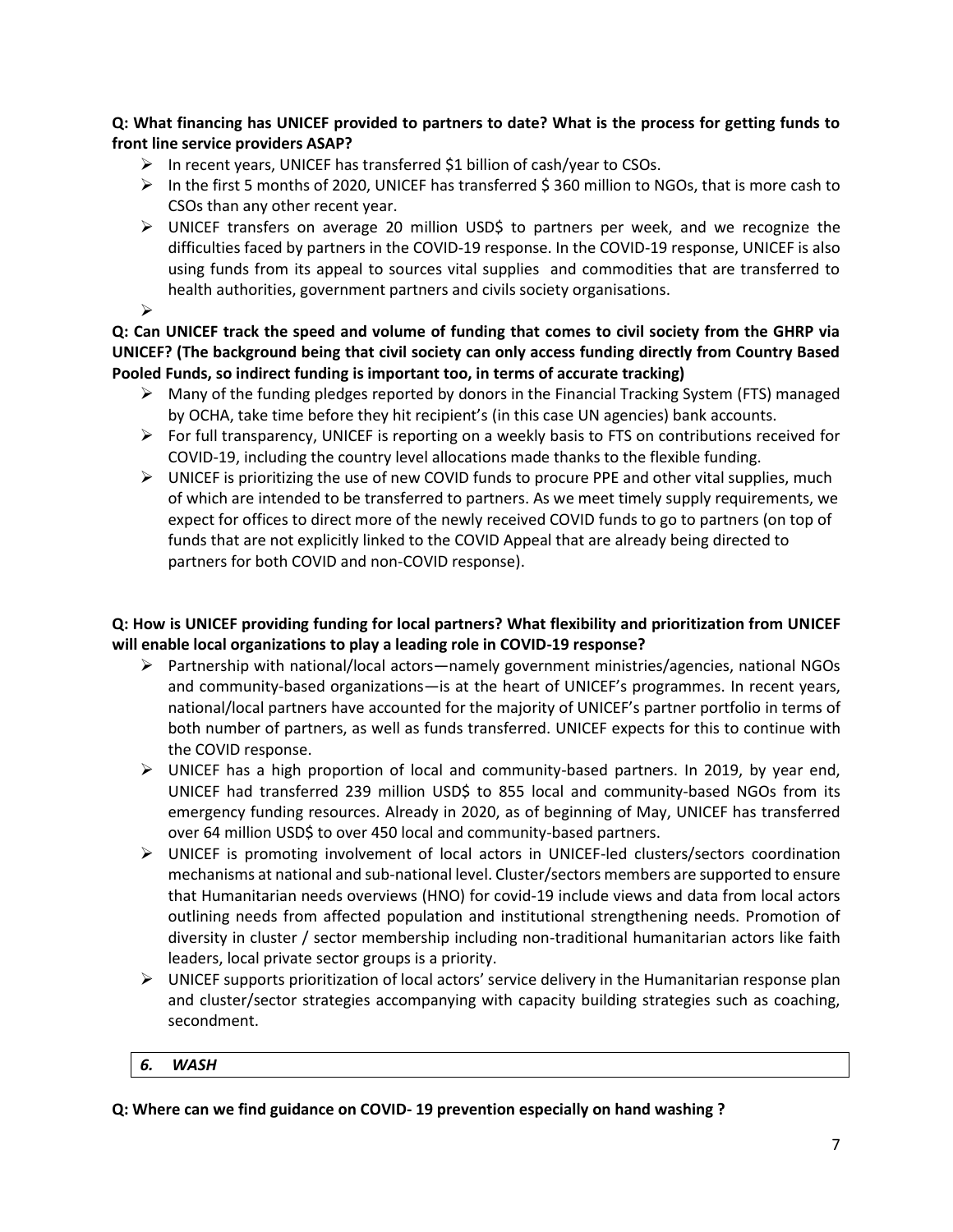UNICEF is working hard to promote good hygiene practice and handwashing. There is a wealth of guidance and Resources for practitioners responding to the COVID-19 pandemic. <https://www.unicef.org/coronavirus/covid-19-resources-practitioners> including on WASH, hygiene promotion and infection prevention.

## *On COVID-19 Hygiene Hub*

[COVID-19 Hygiene Hub](https://hygienehub.info/covid-19) is a chance to ask hygiene questions to a collective of international experts: <https://hygienehub.info/covid-19>

# *7. Personal Protective Equipment (PPE)*

**Q: Is UNICEF supporting partners to procure/access PPE? What is your plan to supply PPE to partners? : Is procuring PPE for NGO staff on UNICEF supported programmes eligible, or should PPE for UNICEF programmes be procured through UNICEF?**

- $\triangleright$  For the COVID-19 pandemic response itself, the supply of critical items such as personal protective equipment (PPE) - surgical face masks, N95 respirators, gowns, coveralls, gloves, and hand sanitizers, is constrained. This is because of both increasing demand (which for some products has risen to 100 times pre-outbreak levels) and export restrictions for these commodities in many countries. UNICEF is working with industry globally to source additional products and with relevant authorities to waive export bans for medical items and PPE.
- $\triangleright$  UNICEF has procured tens of millions of dollars of programme supplies, including PPE in recent weeks. Much of these programme supplies will be transferred to CSO and Government partners. UNICEF has a strong procurement team in its Supply Division, and is communicating availability and timeline of supplies with Country Offices. We encourage partners to discuss with UNICEF Country Offices on whether from a timeline/quality assurance/cost perspective, it makes most sense for UNICEF to transfer PPE to partners, or provide the partner with cash for the partner to procure PPE
- $\triangleright$  Despite extreme PPE supply shortages in the initial stages of the outbreak, UNICEF has, in view of meeting the demand for PPE products for the months of April to June, managed to secure availability from suppliers for key products, such as 33 million surgical masks, 21.0 million respirators, 4.2 million coveralls, 5.7 million surgical gowns, 1.6 million goggles, 12,000 infrared thermometers and 31.5 million face shields.
- $\triangleright$  Availability of hand sanitizer another critical product to disrupt transmission of COVID-19 in communities, at home, and for use by medical professionals – is limited. Suppliers have been communicating price increases to UNICEF ranging from 40 per cent to 90 per cent since the start of the outbreak. Where possible, hand sanitizer is procured locally and regionally to reduce freight cost and prolonged lead times.
- $\triangleright$  You can find more information from UNICEF's supply division [here](https://www.unicef.org/supply/coronavirus-disease-covid-19)
- $\triangleright$  .

# *Guidance from WHO on masks*

➢ [https://www.who.int/emergencies/diseases/novel-coronavirus-2019/advice-for-public/when](https://www.who.int/emergencies/diseases/novel-coronavirus-2019/advice-for-public/when-and-how-to-use-masks)[and-how-to-use-masks](https://www.who.int/emergencies/diseases/novel-coronavirus-2019/advice-for-public/when-and-how-to-use-masks)

## *8. Education*

**Q: What advocacy efforts is UNICEF undertaking to ensure education programming will be appropriate resourced? Given that many schools and ECD centres are closed in refugee settings with very limited**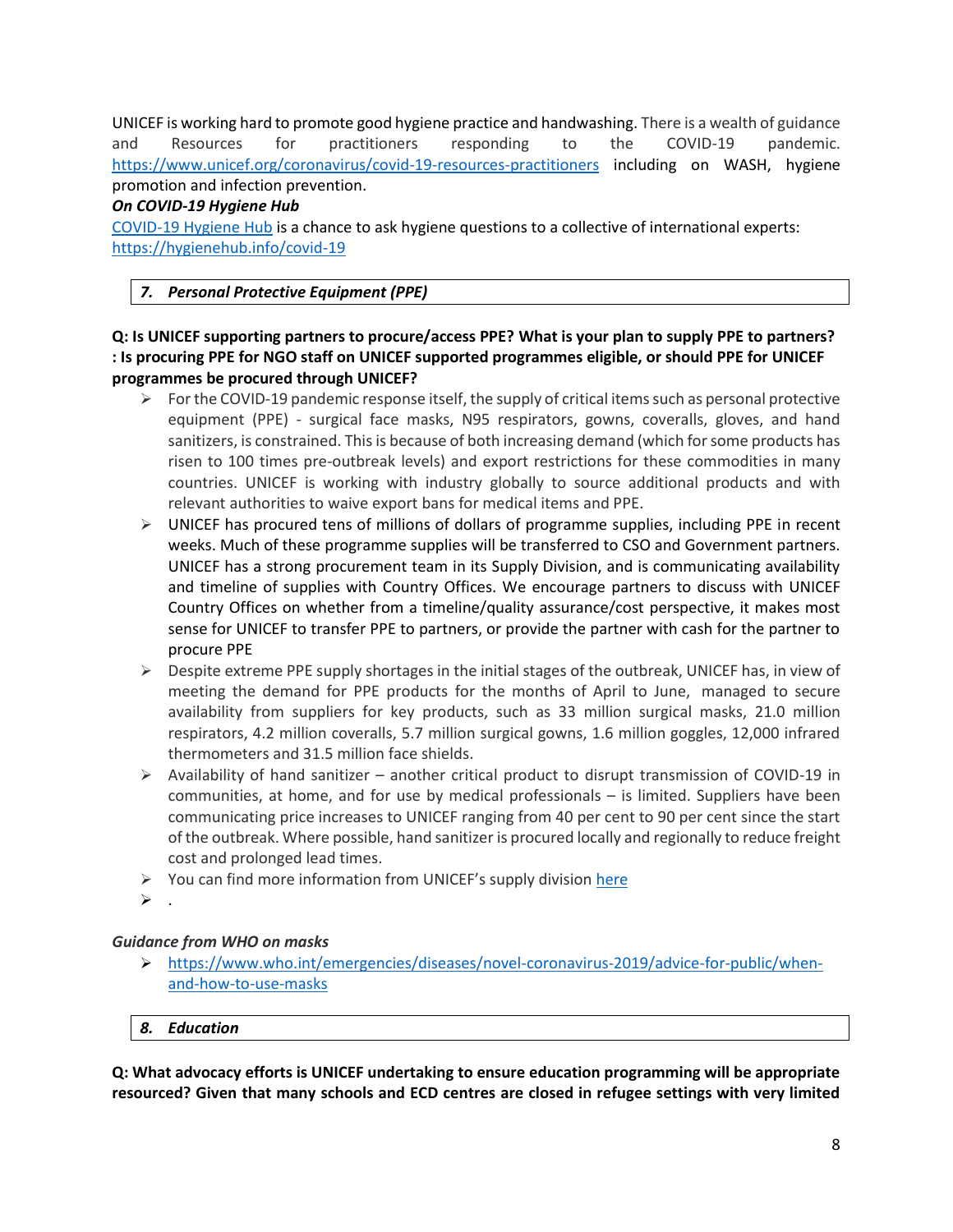### **connectivity, can UNICEF share some examples of education activities that are being implemented in these contexts?**

 $\triangleright$  The effects of children out of school is a major concern to UNICEF. At the end of April, UNESCO, UNICEF, WFP and World Bank issued new [guidelines](https://www.unicef.org/documents/framework-reopening-schools) on the safe reopening of schools amidst ongoing closures affecting nearly 1.3 billion students worldwide. Widespread closures of educational facilities in response to the COVID-19 pandemic present an unprecedented risk to children's education and wellbeing, particularly for the most marginalized children who rely on school for their education, health, safety and nutrition. The guidelines offer practical advice for national and local authorities on how to keep children safe when they return to school.

*Addressing the issue of schools being used as health facilities and quarantine centers:* 

- ➢ UNICEF and many education clusters are receiving reports of **schools being used as health facilities and quarantine centers during this pandemic**. Returning to school will require adaptation of facilities, risk communication and community engagement, increased support to teachers and initiatives to recover lost learning time. Use of schools as health facilities makes all of this more difficult, by increasing risk to returning staff and students, operational costs and undermining community confidence.
- $\triangleright$  While we acknowledge that treatment facilities are scarce in many countries, we stress to national authorities that they should, to the extent possible, avoid using education facilities for this purpose. Together the [Guidance on COVID-19 Prevention and Mitigation in Schools](https://www.unicef.org/reports/key-messages-and-actions-coronavirus-disease-covid-19-prevention-and-control-schools) (UNICEF, WHO, IFRC) and the [Framework for Reopening Schools](https://www.unicef.org/documents/framework-reopening-schools) (UNESCO, UNICEF, World Bank, and WFP) lay out key actions as well as policy and financing considerations to support safe schools. Both resources convey the necessity of school sanitation and the urgency of resuming schools to support children's learning, protection and wellbeing.
- $\triangleright$  UNICEF has been working with governments to maximize equitable access to remote learning, considering context and is engaged in a number of fora and partnering with a diverse range of public and private stakeholders' specific dimensions, gender issues, marginalization, and overall access to technology. The [Remote Learning Decision Tree,](https://inee.org/resources/remote-learning-covid-19-response-decision-tree) shows how continuity of learning is possible by combining multiple approaches (digital, tv, radio, printed) and providing support to parents and teachers. As part of our post-COVID-19 agenda of Opening Up Better Schools, and as countries develop more effective and resilient education systems, at country level we continue to support the adaptation and development of additional, language- and context-specific resources.
- ➢ UNICEF is engaging in high-level advocacy for a multi-sectoral focus on Early Childhood Care and Development (ECCD) within the COVID-19 response to ensure the needs of young children are prioritized. We have also ensured that technical guidance to UNICEF country offices on remote learning is relevant to pre-primary education, including considerations for strengthening engagement of parents/caregivers to support home-based learning. Additionally, UNICEF country offices are integrating early childhood education into programming response through partnerships including the Global Partnership for Education (GPE) and Education Cannot Wait (ECW).
- $\triangleright$  For more information, please see the [resources for practitioners](https://www.unicef.org/coronavirus/covid-19-resources-practitioners) or contact your UNICEF focal point.
- ➢ For example of UNICEF projects and interventions, see our recent [sitreps.](https://www.unicef.org/appeals/Novel%20Coronavirus_sitreps.html)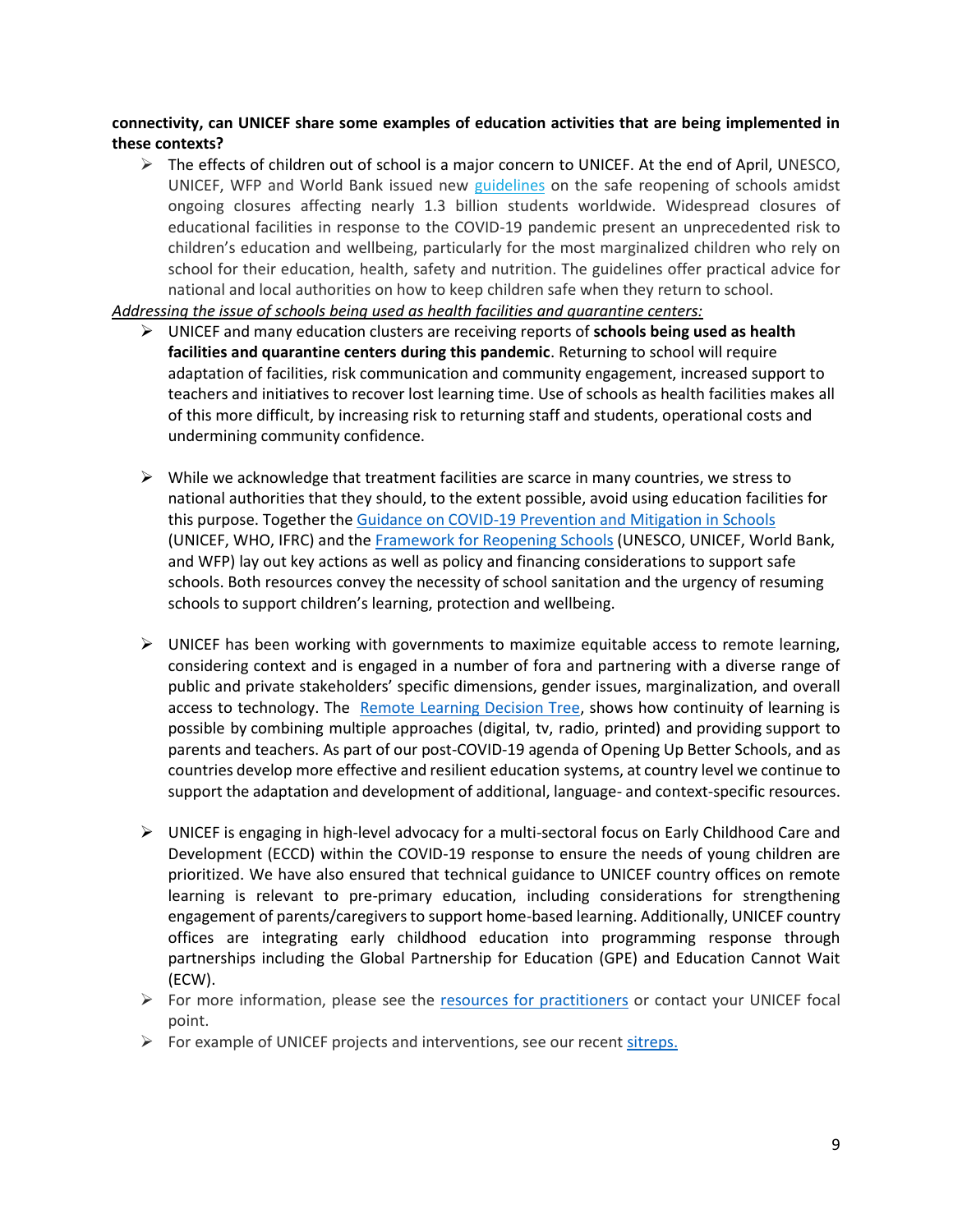**Q: COVID-19 has increased the gap in access to education between the rich and the poor, while many in the cities have access to online facilities for learning, the rural areas are left behind. what is UNICEF doing or intending to do to mitigate this?** 

 $\triangleright$  In the case of temporary school closures, UNICEF has shared IASC endorsed guidance on: Use of online/e-learning strategies• Assigning reading and exercises for home study• Radio, podcast or television broadcasts of academic content• Assigning teachers to conduct remote daily or weekly follow up with students• Review/develop accelerated education strategies

It is important to ensure that the remote learning integrate disease prevention and control in daily activities and lessons, and ensure content is age-, gender-, ethnicity-, and disabilityresponsive and activities are built into existing subjects.

<span id="page-9-0"></span>➢ https://educationcluster.app.box.com/s/qgyxvghxv4mhluy790h6s9jf6ek1q9l4 For Global Education Cluster data, tools, and technical support, please visit our dedicated COVID-19 webpage: [https://www.educationcluster.net/](#page-9-0)

**9. Child Protection** 

# **Q: How you are addressing the children with disabilities who are the most vulnerable in this pandemic?**

 $\triangleright$  Persons with disabilities may be at higher risk of exposure and severe illness for different reasons: • Some people have underlying health conditions or live in residential facilities with a high risk of spread • Inaccessible information about prevention measures and response services • Obstacles to accessing water, hygiene and health services • Less likely to be prioritized in resource allocation. UNICEF has issued a guidance note on considerations for children and adults with disabilities in the COVID-19 response. The guidance describes what we need to know about the situation of persons with disabilities in COVID-19 response, and what we need to do in five key points. The guidance will be revised as the situation evolves. [https://www.unicef.org/disabilities/files/COVID-](https://www.unicef.org/disabilities/files/COVID-19_response_considerations_for_people_with_disabilities_190320.pdf)[19\\_response\\_considerations\\_for\\_people\\_with\\_disabilities\\_190320.pdf](https://www.unicef.org/disabilities/files/COVID-19_response_considerations_for_people_with_disabilities_190320.pdf)

 $\triangleright$  Here is a tip sheet we shared with our teams to ensure children and adults with disabilities were included in the GHRP [https://drive.google.com/file/d/1](https://drive.google.com/file/d/1-iU81sQXqB6o7Xaxt2qqQUJ0e8LNFOcr/view) [iU81sQXqB6o7Xaxt2qqQUJ0e8LNFOcr/view](https://drive.google.com/file/d/1-iU81sQXqB6o7Xaxt2qqQUJ0e8LNFOcr/view)

## *10. On UNICEF response in Bangladesh Cox's Bazar*

**Q: What is your plan for Rohingya people in Bangladesh in response to COVID 19? . What specific intervention UNICEF is going to take for the safety of children from Covid-19? What is the organization is going to do in Bangladesh regarding this issue?**

➢ Over 854,000 Rohingya people live in one of the largest and most densely populated refugee camps in the world - over half of whom are children. UNICEF is worried about a potential COVID-19 outbreak in the camps. It is incredibly densely populated and so cases may surge rapidly if someone is infected. One of UNICEF's top priorities is to raise awareness among children and families on how to protect themselves from COVID-19, to understand risks, symptoms and transmission. They must also know what to do if they feel sick. During the month of March, UNICEF and its implementing partners reached over 294,000 people in nine camps through 215